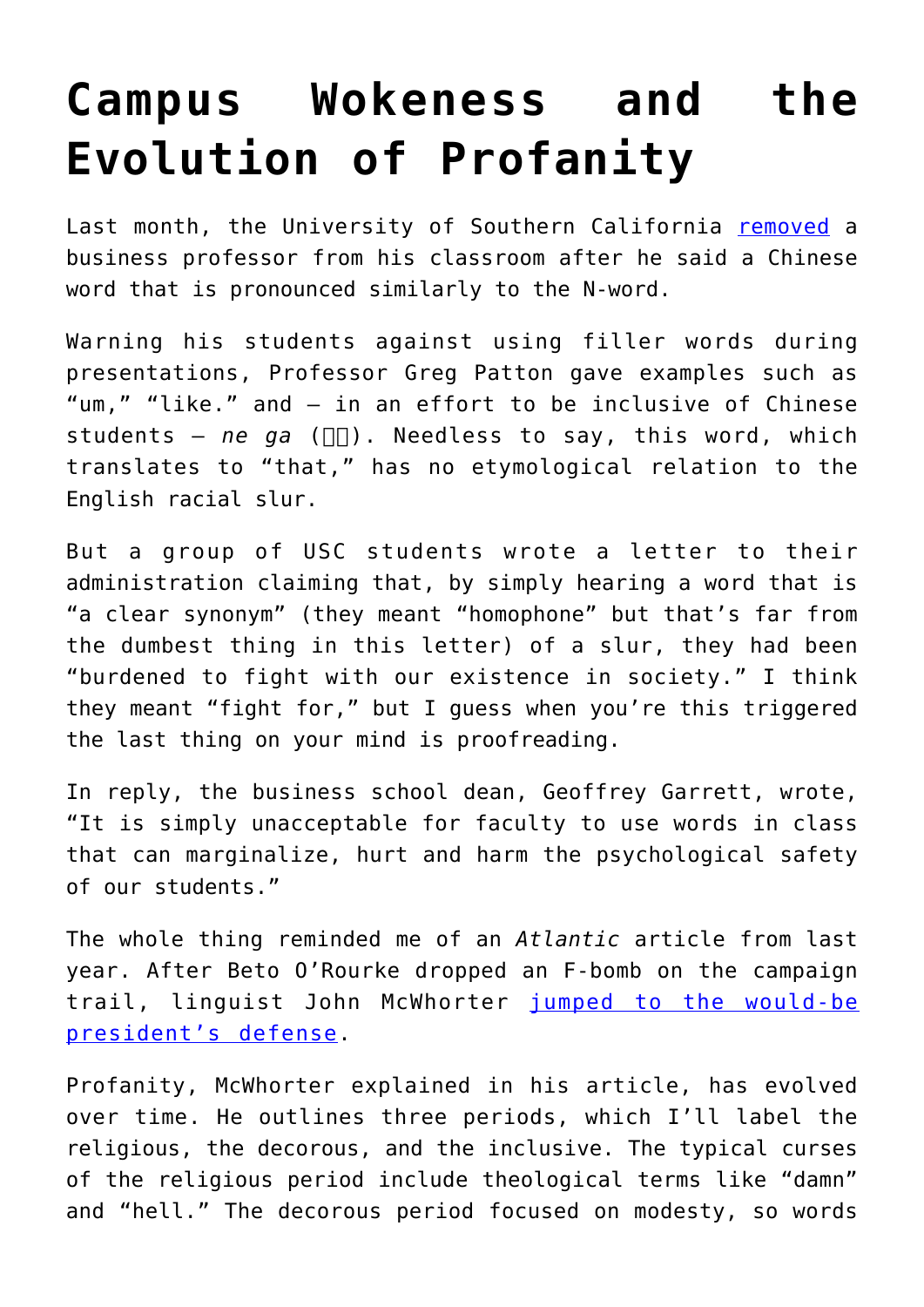relating to sex, excrement, and the body parts involved therein became taboo. McWhorter's argument is that Beto's Fbomb was not as shocking as it would have been a few decades ago because today we've mostly completed the transition from the decorous period to the inclusive period. Crass words about bodily functions are tolerable, derogatory names for minorities are not.

This division is useful in that it reveals what each era believed to be sacred. From the earliest days of civilization through the Middle Ages, it was God or the gods. Speaking loosely of divine things risked calling down divine wrath. Profanity was literally profane, in the sense of being sacrilegious. By the Renaissance, however, the ancient dread was fading. Shakespeare's plays are loaded with expletives like "Zounds!" ([short for "God's wounds"\)](https://www.merriam-webster.com/dictionary/zounds).

In the Victorian era, propriety was king. The survival of society depended on the individual and the state being regulated according to rational, hierarchical principles. This extended to one's body, which was expected to be controlled at all times. Such a way of thinking leaves little room for the body's less presentable parts and functions. Even the word "leg" came to be [considered](https://books.google.com/books?id=TOhEAAAAIAAJ&pg=PA154&lpg=PA154&dq=marryat+piano&source=bl&ots=7jEN9M44_M&sig=-0zDQ2HXp_b9CqotbFsXYml2eUY&hl=en&ei=PX22S83cHMGqlAeX7IHWAQ&sa=X&oi=book_result&ct=result&resnum=6&ved=0CBwQ6AEwBQ#v=onepage&q&f=false) too sexy.

It's no accident that the curse words of this era were almost all synonyms for human bodily parts and functions. To talk about what happened in the bedroom or the bathroom was to undermine civilization itself.

In the present inclusive period, sacredness has passed from religion and propriety to diversity and human dignity. In many ways, this is a step in the right direction. Surely a word that dehumanizes an entire group of people ought to be more offensive than a synonym for "butt." This belief in universal human worth draws from the doctrines of the *imago dei* and the Incarnation, though by severing them from their religious roots, the movement is quickly distorted and rendered absurd.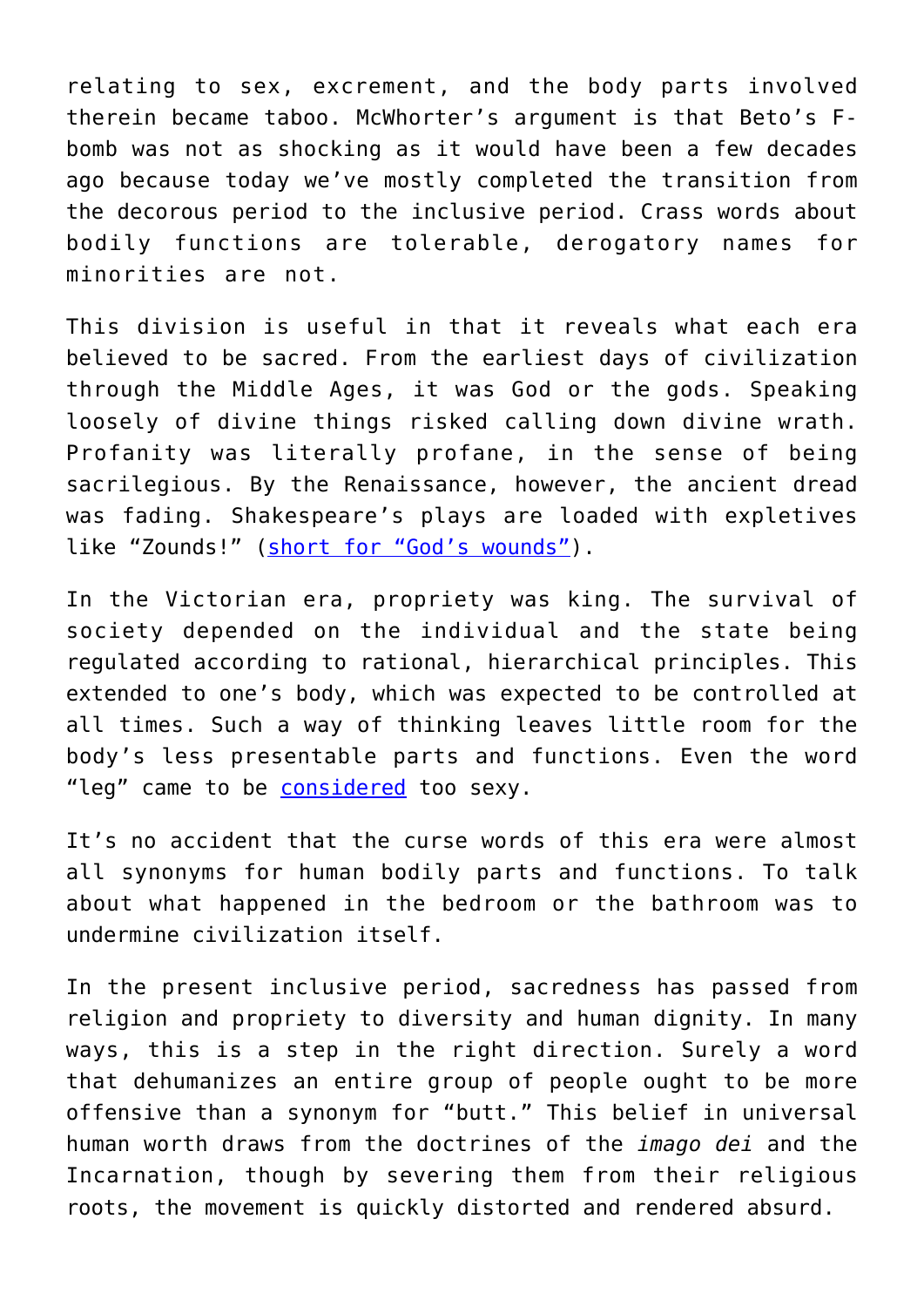Today, we seem to have fallen back into the superstitious dread and magical thinking that defined the early days of the religious period of profanity. [The Code of Hammurabi,](https://oll.libertyfund.org/pages/1750-the-code-of-hammurabi-johns-translation) written down around 1750 BC in ancient Mesopotamia, declares that "[i]f a man has accused another of laying a *nêrtu* upon him, but has not proved it, he shall be put to death." We aren't exactly sure what a *nêrtu* is, but in context it appears to be some sort of spell. It is a series of words so fearsome that the penalty for falsely accusing someone of pronouncing them is death. Anyone accused of uttering a *kišpu*, presumably a less serious curse, was to be subjected to a trial by water. Dr. Patton is currently experiencing a similar ordeal.

The actions of USC's administration betray the same superstitious fear of mere words. A teacher who maliciously utters slurs in the classroom ought to be punished. But what happened to Patton is different. Not only did he say the word without any hate in his heart; he didn't say the word at all! We've all heard of a "victimless crime," but this crime has no perpetrator.

In their complaint against him, Patton's students implied that intent and knowledge do not matter, only a specific arrangement of sounds. Whenever they hear these sounds, they argue, violence has been committed against them, and anyone who questions their right to seek restitution for this supposed offense is guilty of further violence. And, in light of the now-fashionable theory of **generational trauma**, that harm extends to their offspring as well.

In their extremism, they outdo even Hammurabi. The ancient lawgiver's penalties may have been harsher, but he was wise enough to include protections against spurious accusations of cursing, and penalties for making such false accusations.

The decorous era of profanity from which we are emerging may have been prudish, but it was never so irrationally hostile toward those who violated its taboos. The modern zealots of